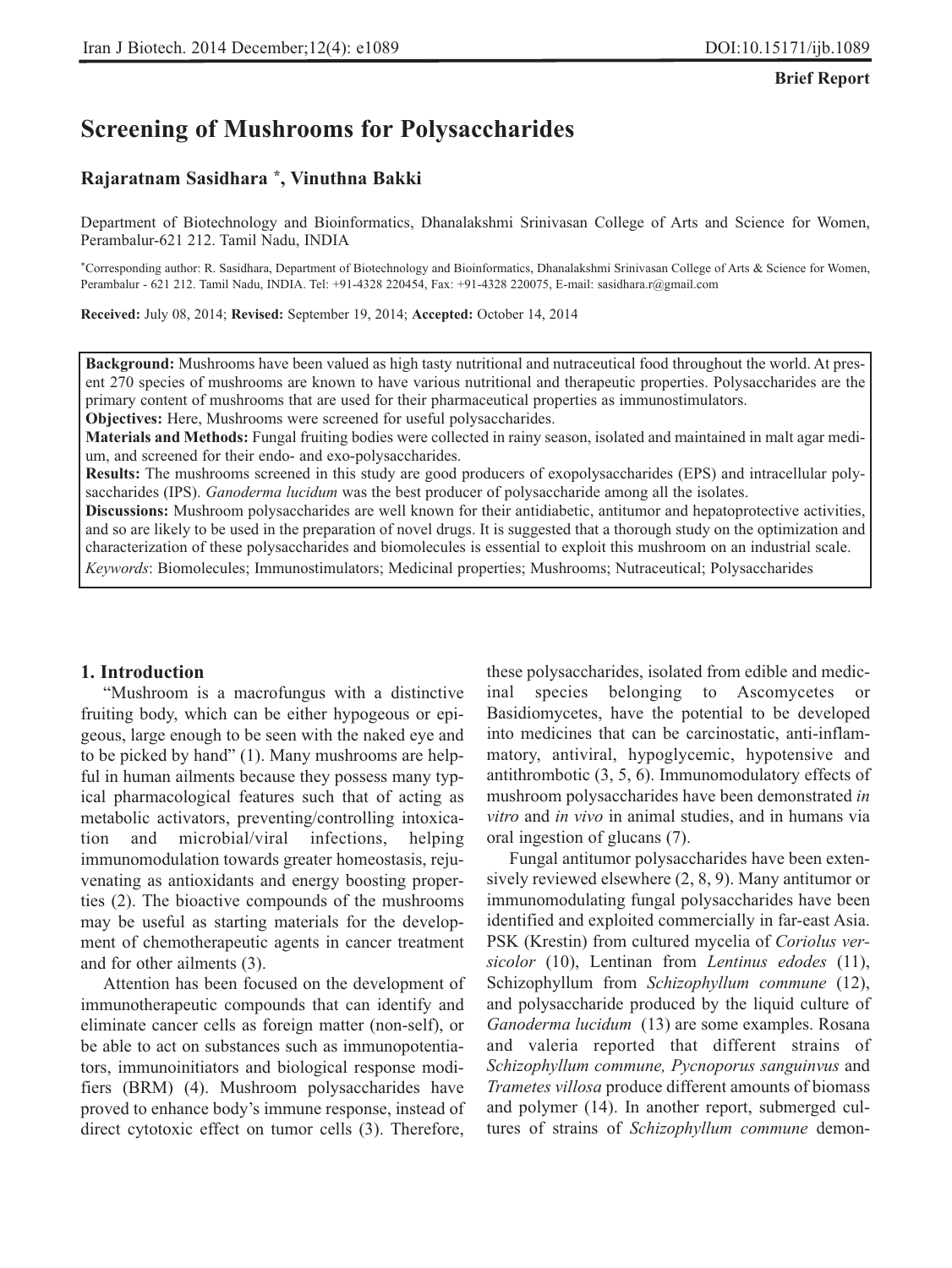strated EPS production (15). Here and in continuation of earlier reports, some potential mushrooms were screened for their useful polysaccharides.

## **2. Materials and Methods**

### *2.1. Isolation and Maintenance of Macrofungi*

The fruiting bodies of basidiomycetous fungi were collected in rainy season from decaying wood, living trees (lignicolous), soil (terrestrial) and decaying leaf litter. A total of ten fungal species were isolated, which were mostly belonging to Polyporales, Aphyllophorales (white rot fungi) or Agaricales. The characteristics of the fruit bodies were corticoid (effused, stereoid, effuoro reflexed, coralloid, dimidiate (shelfs or brackets), cyphelloid (capulate), polyporoid, agaricoid or boletoid. The fruit bodies were photographed before collection and were preserved by sealing in polythene bags. A small piece of fruiting body was dipped in 0.01% mercuric chloride to remove the surface contamination and washed several times with distilled water to remove the traces of mercuric chloride and transferred aseptically on 3% malt agar slants. Slants were incubated for 5 to 7 d and initial growth of mycelium was observed on 5th day. All the species produced white colored mycelium and grew by spreading over the medium for a period of 5 d. The mycelium collected from the growing edge was transferred into new malt agar slant and incubated further for 5 to 7 d. This was repeated 2 to 3 times to get pure isolates that was stored at 4ºC. Approximately 2 mm2 of mycelial mat was removed from slants and was allowed to grow on malt agar slants for 7 d.

## *2.2. Screening for Exopolysaccharide and Endopolysaccharide*

A liquid culture medium with  $1.0 \text{ g}$ .  $1$ <sup>-1</sup> peptone;  $2.0$ g.l<sup>-1</sup> yeast extract; 1.0 g.l<sup>-1</sup>  $K_2HPO_4$ ; 0.2 g.l<sup>-1</sup> MgSO<sub>4</sub>.7H<sub>2</sub>O; 5.0 g.l<sup>-1</sup> (NH<sub>4</sub>)<sub>2</sub>SO<sub>4</sub>; 20.0 g.l<sup>-1</sup> glucose 20.0 (pH 6.0) was prepared in preliminary studies. This medium was reported to be ideal for exopolysaccharides (EPS) production by basidiomycetes (16). Erlenmeyer flasks containing 100 ml of sterilized culture media were inoculated with the suspension in sterile water of fungal mycelium grown on malt extract agar slants and were incubated at 27ºC for both still and shake flask cultures. Shake flask cultures were kept on shaker at 150 rpm for 14 d.

Flasks were screened at 7 and 14 d of incubation. Mycelial mat was separated from liquid culture medium, washed with distilled water, lyophilized and quantified as dry weight (105ºC to constant weight). Isopropanol was added to the culture filtrate  $(1:1 \text{ v/v})$ and after 24 h at 4ºC, the precipitated exopolysaccharide was separated by centrifugation 200 xg for 10 min and also quantified as dry weight (14). The dried mycelium was extracted with 85% (v/v) ethanol to eliminate low-molecular components. The first fraction of endopolysaccharides was extracted with hot water (80ºC), filtered, concentrated and precipitated by 96% ethanol. The precipitated intracellular polysaccharide (IPS) was centrifuged at 150 xg for 20 min, redissolved with distilled water and centrifuged again at 150 xg for 10 min. The IPS was weighed after lyophilization of the supernatant (13).

## *2.3. Estimation of Carbohydrates*

The polysaccharides in the mat of the *Ganoderma lucidum* were estimated at 10 and 20 d interval of incubation period, using anthrone reagent (17), using glucose (10 mg.100 ml-1) as a standard. One gram of dry mat macerated in 10 ml of Tris-Hcl (pH 6.6) and centrifuged at 2500 rpm for 15 min. Trichloroacetic acid (5 ml) was added to the supernatant. The precipitate was used for protein estimation. Anthrone reagent (4 ml) was added to the supernatant and incubated in boiling water for 15 min. The test tubes were cooled by keeping them under running tap water. The optical density was measured at 620 nm using distilled water as a blank. The concentration of soluble carbohydrates in the aliquot was calculated with the help of standard curve.

## *2.4. Quantification of Total Phenols*

The total phenolic content in the mycelial extract of *G*. *lucidum* was determined by Folin-Ciocâlteau method on 10<sup>th</sup> and 20<sup>th</sup> d of incubation period (18). Sample solution of 100 μl was added to 2 ml of 2% (w/v) sodium carbonate, mixed thoroughly and allowed to stand for 2 min. Folin-Ciocãlteau reagent (100 μl of Folin:Methanol, 1:1, v/v) was added and the mixture was mixed well. After incubation for 30 min, the absorbance was measured at 750 nm. A calibration curve was obtained using various concentrations of gallic acid. The total phenolic content of the sample was expressed as mg of gallic acid equivalents (GAEs) per g of dry sample.

#### **3. Results**

Based on the fruit body characteristics, the fungi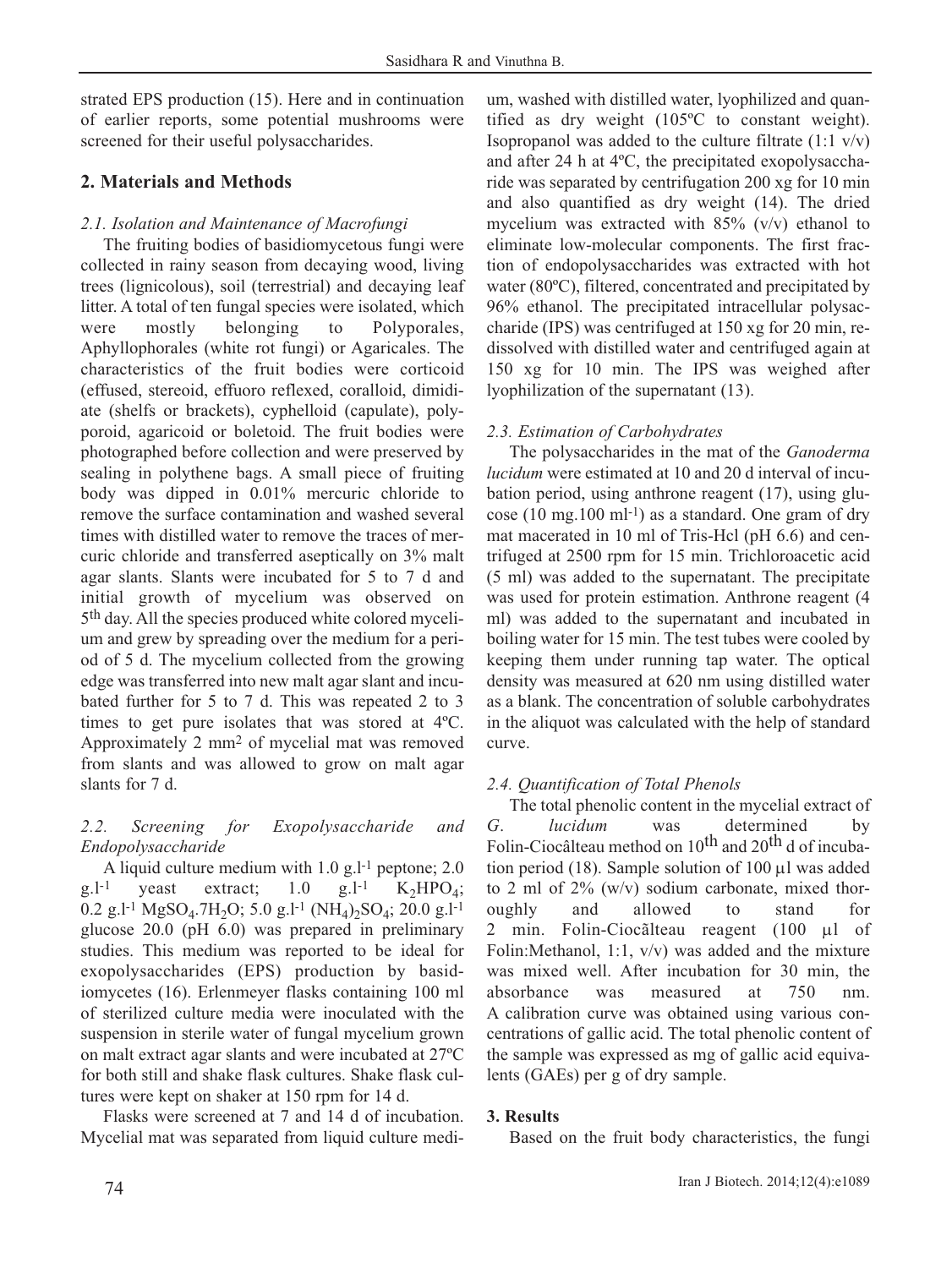were identified by Friesian classification system (1874) proposed by Swedish Mycologist Elias Fries (9). All the fungal strains were screened for the production of biomass and polysaccharides (Table 1). The best yield was shown by *Ganoderma lucidum*, which produced a biomass of 6.8 g.dr.wt.l-1 after 7 d of incubation and 6.2 g.dr.wt.l-1 after 14 d of incubation. Also, *G. lucidum* was found to be the best producer of both exopolysacchride and endopolysaccharide. *Schizophyllum commune, Pycnoporus anguinvus* and *Trametes villosa* showed different results for biomass and polymer production. There is no correlation between biomass and polysaccharides production; in some cases, a considerable decrease of biopolymer was observed after 14 d of incubation. Being a candidate with highest polysaccharides yield, *Ganoderma lucidum* was chosen for further study on quantification of carbohydrates and total phenols. The content of carbohydrates was 300 mg.g-1 after 10 d of incubation and reduced to 160 mg.g-1 after 20 d of incubation. The reduction was almost half with increase in number of d of incubation time. Total phenolic content of *G.lucidum* increased during incubation period from 220-350 mg.g-1.

best producer of polysaccharides, which is similar to earlier studies (14, 19). The structure and pharmacological effect(s) of polysaccharides produced by *G. lucidum* is being actively studied (13, 20, 21). The potential role of *G. lucidum* polysaccharide in tumor therapy and the possible mechanisms involved were examined (22). Both *in vitro* and *in vivo* studies suggested that the antitumor activities of the polysaccharides of *G. lucidum* are mediated by its immunomodulatory, antiangiogenic, and cytotoxic effects. Moreover, antitumor activity has been linked to the frequency of polysaccharide branching *in vitro*, which changes with each stage of mycelial growth (23). Apart from carbohydrates, *G*. *lucidum* was found to contain appreciable quantity of total phenols. The phenolic compounds are known to be powerful chainbreaking antioxidants and they possess scavenging ability due to their hydroxyl groups (24).

In comparison with the earlier work on *P. citrinopileatus*, the total phenol content of *G*. *lucidum* was much higher. The total phenolic compounds may contribute directly to the antioxidative action (25).

## **4. Discussion**

In the present study, *G. lucidum* was found to be the

*Ganoderma lucidum* has now become recognized as an alternative adjuvant in the treatment of leukemia,

**Organisms Incubation Period in d Biomass g.dr.wt.l-1 IPS mg.g-1 EPS g.l-1** *Ganoderma lucidum Schizophyllum commune Daedoleopsis confragosa Pleurotus ostreatus* 7 14 7 14 7 14 7 14 6.8 6.2 1.2 3.0 4.2 4.4 4.6 5.0 551.7 482.7 325.0 309.5 500.0 200.0 450.0 277.0 6.8 6.2 5.2 5.8 5.0 3.6 5.8 3.4 Table 1. Screening of basidiomycetes for the production of biomass and polysaccharides

**5. Conclusions**

| Organisms                 | Incubation<br>Period in d | <b>Biomass</b><br>$g.dr.wt.l^{-1}$ | <b>IPS</b><br>$mg.g^{-1}$ | <b>EPS</b><br>$g.l^{-1}$ |
|---------------------------|---------------------------|------------------------------------|---------------------------|--------------------------|
|                           |                           |                                    |                           |                          |
| 14                        | 6.2                       | 482.7                              | 6.2                       |                          |
| Schizophyllum commune     | 7                         | 1.2                                | 325.0                     | 5.2                      |
|                           | 14                        | 3.0                                | 309.5                     | 5.8                      |
| Daedoleopsis confragosa   | 7                         | 4.2                                | 500.0                     | 5.0                      |
|                           | 14                        | 4.4                                | 200.0                     | 3.6                      |
| Pleurotus ostreatus       | 7                         | 4.6                                | 450.0                     | 5.8                      |
|                           | 14                        | 5.0                                | 277.0                     | 3.4                      |
| Abortiporus biennis       | 7                         | 3.2                                | 318.0                     | 5.8                      |
|                           | 14                        | 3.6                                | 311.0                     | 5.4                      |
| Trichaptum biforme        | 7                         | 1.6                                | 352.9                     | 5.2                      |
|                           | 14                        | 5.0                                | 300.0                     | 3.4                      |
| Tephrocybe ambusta        | 7                         | 1.8                                | 470.0                     | 5.0                      |
|                           | 14                        | 1.8                                | 333.0                     | 4.8                      |
| Pycnoporus coccineus      | 7                         | 4.0                                | 142.0                     | 4.6                      |
|                           | 14                        | 4.8                                | 360.0                     | 4.6                      |
| Calvatia sculpta          | 7                         | 3.2                                | 181.1                     | 4.6                      |
|                           | 14                        | 3.6                                | 142.8                     | 4.0                      |
| Antrodiella semisupiforme | 7                         | 1.0                                | 500.0                     | 6.6                      |
|                           | 14                        | 1.8                                | 200.0                     | 4.6                      |